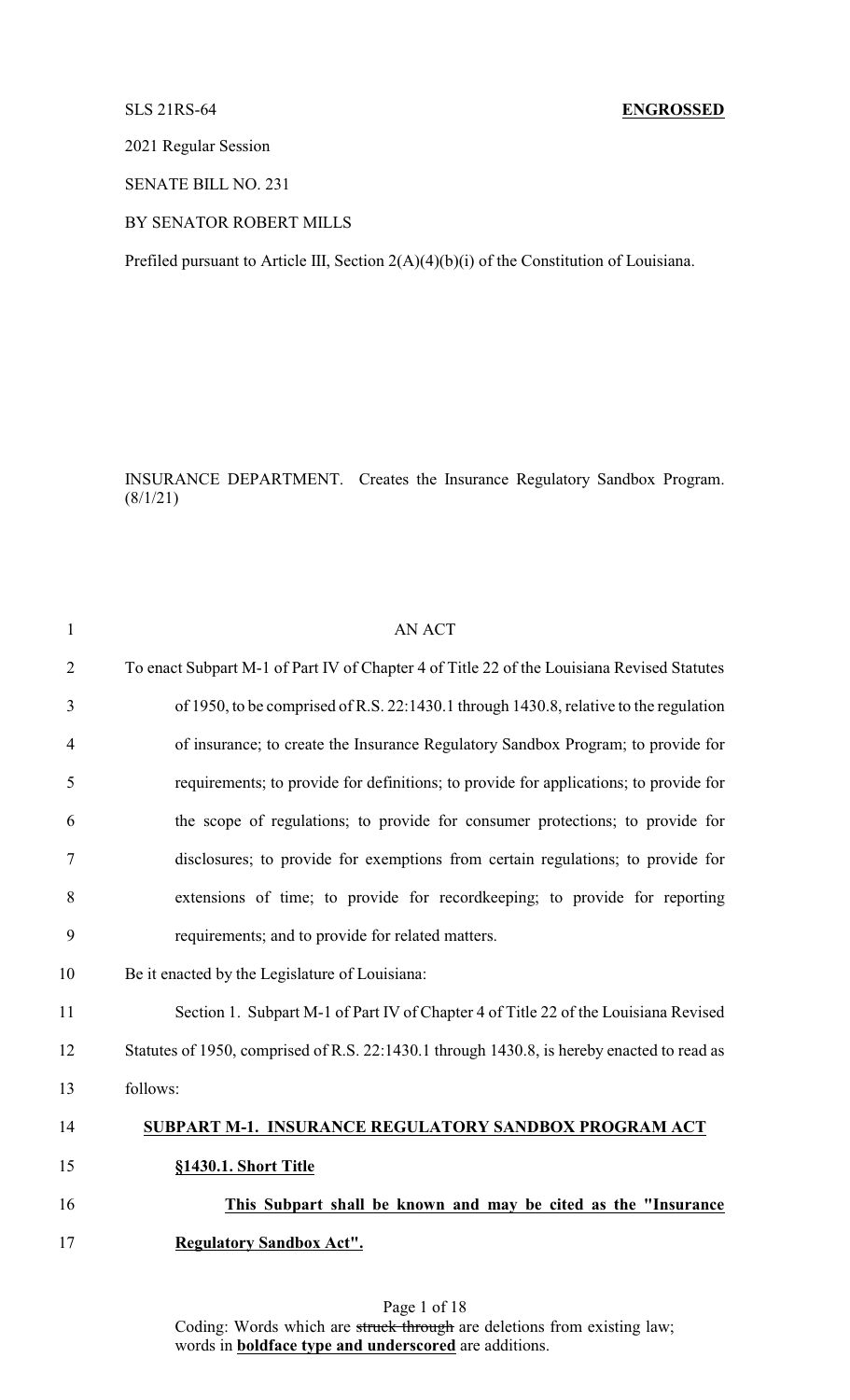| $\mathbf{1}$   | §1430.2. Definitions                                                                |
|----------------|-------------------------------------------------------------------------------------|
| $\overline{2}$ | As used in this Subpart, unless the context indicates otherwise, the                |
| 3              | following definitions shall apply:                                                  |
| $\overline{4}$ | (1) "Applicable agency" means a department or agency of the state,                  |
| 5              | other than the Department of Insurance, that by law regulates certain types of      |
| 6              | business activities in the state which are related to the sale of insurance but are |
| 7              | not regulated by the Department of Insurance, including but not limited to the      |
| 8              | office of financial institutions, which the department determines would be          |
| 9              | necessary to regulate an insurance sandbox participant's particular proposed        |
| 10             | innovative insurance product or service.                                            |
| 11             | (2) "Applicant" means an individual or entity that is applying to                   |
| 12             | participate in the insurance regulatory sandbox.                                    |
| 13             | (3) "Blockchain technology" means the use of a digital database                     |
| 14             | containing records of financial transactions, which can be simultaneously used      |
| 15             | and shared within a decentralized, publicly accessible network and can record       |
| 16             | transactions between two parties in a verifiable and permanent way.                 |
| 17             | (4) "Consumer" means a person that purchases or otherwise enters into               |
| 18             | a transaction or agreement to receive an innovative insurance product or            |
| 19             | service that is being tested by an insurance sandbox participant.                   |
| 20             | (5) "Department" means the Department of Insurance.                                 |
| 21             | (6) "Innovation" means the use or incorporation of a new or emerging                |
| 22             | technology or a new use of existing technology, including blockchain technology,    |
| 23             | to address a problem, provide a benefit, or otherwise offer a product, service,     |
| 24             | business model, or delivery mechanism that is not known by the department to        |
| 25             | have a comparable widespread offering in the state.                                 |
| 26             | (7) "Innovative insurance product or service" means an insurance                    |
| 27             | product or service that includes an innovation that is different from, or used in   |
| 28             | a different manner than, other insurance products that are already licensed         |
| 29             | pursuant to this Title.                                                             |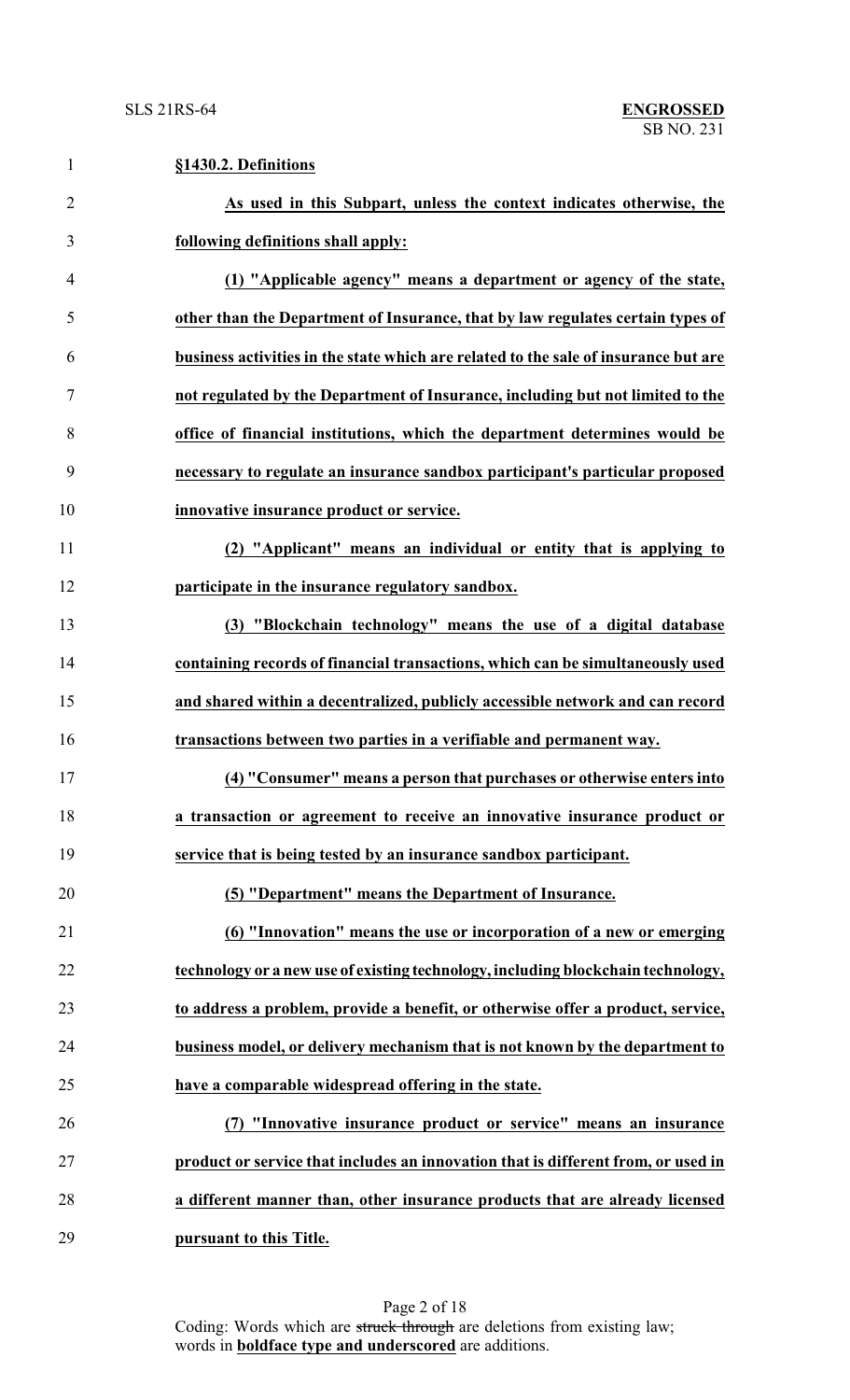| $\mathbf{1}$   | (8) "Insurance product or service" means an insurance product or                 |
|----------------|----------------------------------------------------------------------------------|
| $\overline{2}$ | insurance service that requires state licensure, registration, or other          |
| 3              | authorization as provided in this Subpart including an insurance product or      |
| $\overline{4}$ | insurance service that includes a business model, delivery mechanism, or         |
| 5              | element that requires a license, registration, or other authorization to engage  |
| 6              | in the insurance business, act as an insurance producer or consultant, or to     |
| $\tau$         | engage in insurance adjusting as regulated by this Subpart but shall not include |
| 8              | a product or service that is governed by Title 51 of the Louisiana Revised       |
| 9              | Statutes of 1950.                                                                |
| 10             | (9) "Insurance regulatory sandbox" means the Insurance Regulatory                |
| 11             | Sandbox Program created by this Subpart that allows a person to temporarily      |
| 12             | test an innovative insurance product or service on a limited basis without       |
| 13             | otherwise being licensed or authorized to act under the laws of this state.      |
| 14             | (10) "Insurance sandbox participant" means a person whose application            |
| 15             | to participate in the insurance regulatory sandbox is approved in accordance     |
| 16             | with the provisions of this Subpart.                                             |
| 17             | (11) "Test" means to provide an innovative insurance product or service          |
| 18             | in accordance with the provisions of this Subpart.                               |
| 19             | §1430.3. Creation of program; application requirements                           |
| 20             | A. There is hereby created the Insurance Regulatory Sandbox Program              |
| 21             | in the office of the commissioner of insurance.                                  |
| 22             | B. In administering the program, the commissioner shall do all of the            |
| 23             | following:                                                                       |
| 24             | (1) Consult with each applicable agency.                                         |
| 25             | (2) Establish a program to enable a person to obtain limited access to the       |
| 26             | market in this state to test an innovative insurance product or service without  |
| 27             | obtaining a license or other authorization that might otherwise be required.     |
| 28             | C. The commissioner may execute agreements with or follow the best               |
| 29             | practices of the United States Consumer Financial Protection Bureau or the best  |

Page 3 of 18 Coding: Words which are struck through are deletions from existing law; words in **boldface type and underscored** are additions.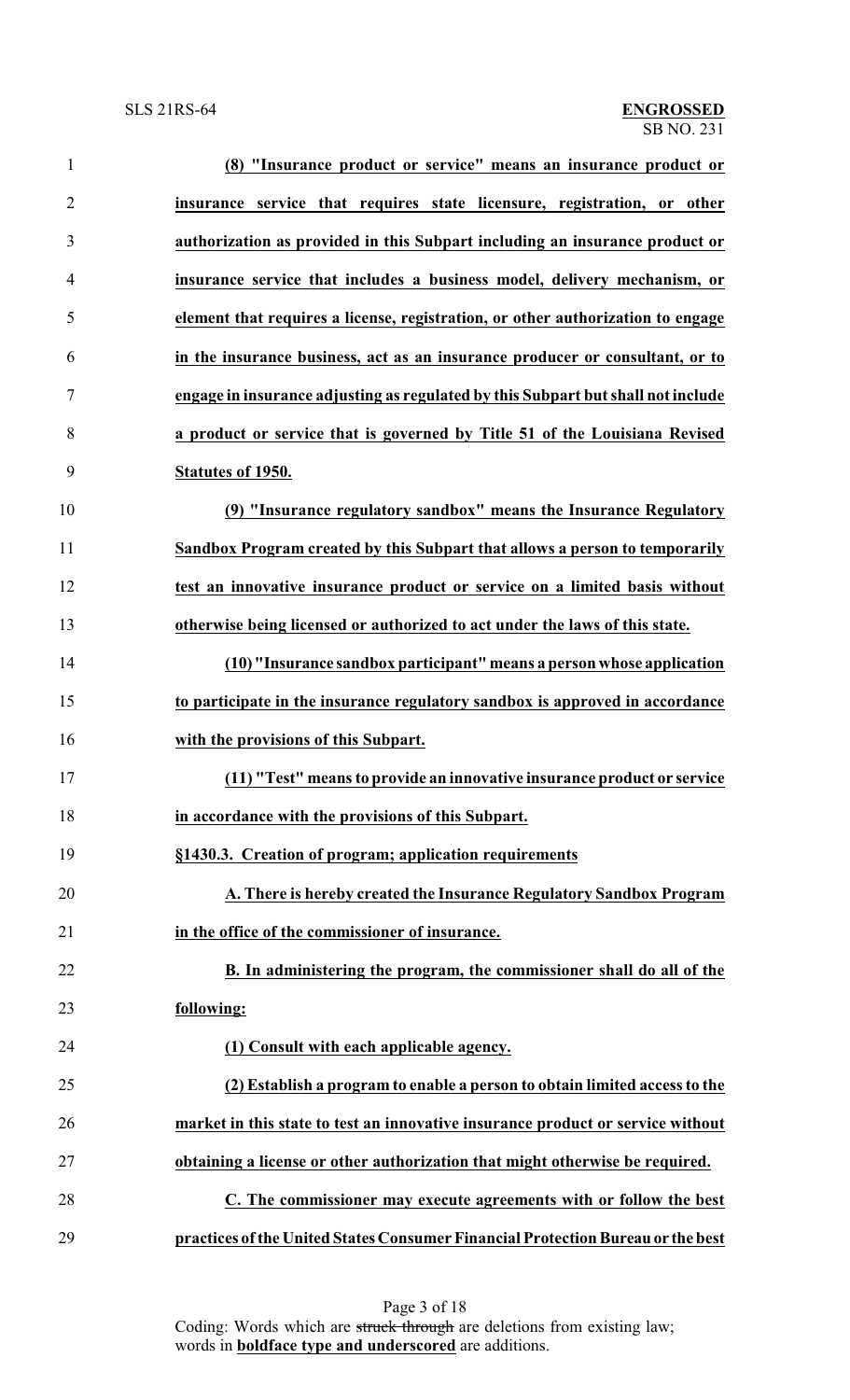| $\mathbf{1}$   | practices of another state that is administering similar insurance programs.     |
|----------------|----------------------------------------------------------------------------------|
| $\overline{2}$ | D. The commissioner shall not approve the application of or the                  |
| 3              | participation in the insurance regulatory sandbox program by any person to       |
| $\overline{4}$ | whom any of the following applies:                                               |
| 5              | (1) The conviction or nolo contendere plea to any felony, participation          |
| 6              | in a pretrial diversion program pursuant to a felony charge, suspension and      |
| $\tau$         | deferral of sentence and probation pursuant to Code of Criminal Procedure        |
| 8              | Article 893, or conviction of any misdemeanor involving breach of trust, moral   |
| 9              | turpitude, or public corruption.                                                 |
| 10             | (2) The conviction of a felony involving dishonesty or breach of trust           |
| 11             | pursuant to 18 U.S.C. 1033 and 1034, without written consent from the            |
| 12             | commissioner pursuant to 18 U.S.C. 1033, or any successor statute regulating     |
| 13             | crimes by or affecting persons engaged in the business of insurance whose        |
| 14             | activities affect interstate commerce.                                           |
| 15             | (3) If the applicant or participant is a business entity, refusal to remove      |
| 16             | or discharge any person who has been convicted of or pleaded nolo contendere     |
| 17             | to any felony, participated in a pretrial diversion program pursuant to a felony |
| 18             | charge, suspension and deferral of sentence, and probation pursuant to Code      |
| 19             | of Criminal Procedure Article 893, or been convicted of any misdemeanor          |
| 20             | involving breach of trust, moral turpitude, or public corruption.                |
| 21             | E. An applicant for the insurance regulatory sandbox shall provide an            |
| 22             | application in a form prescribed by the commissioner. As it relates to the       |
| 23             | application process, the applicant shall do all of the following items:          |
| 24             | (1) Submit a nonrefundable application fee of forty-five hundred dollars.        |
| 25             | This fee may be waived or reduced by the commissioner if the applicant holds     |
| 26             | a license issued by the department under the provisions of this Title.           |
| 27             | (2) Demonstrate that the applicant is subject to the jurisdiction of this        |
| 28             | state.                                                                           |
| 29             | (3) Demonstrate that the applicant has established a physical or virtual         |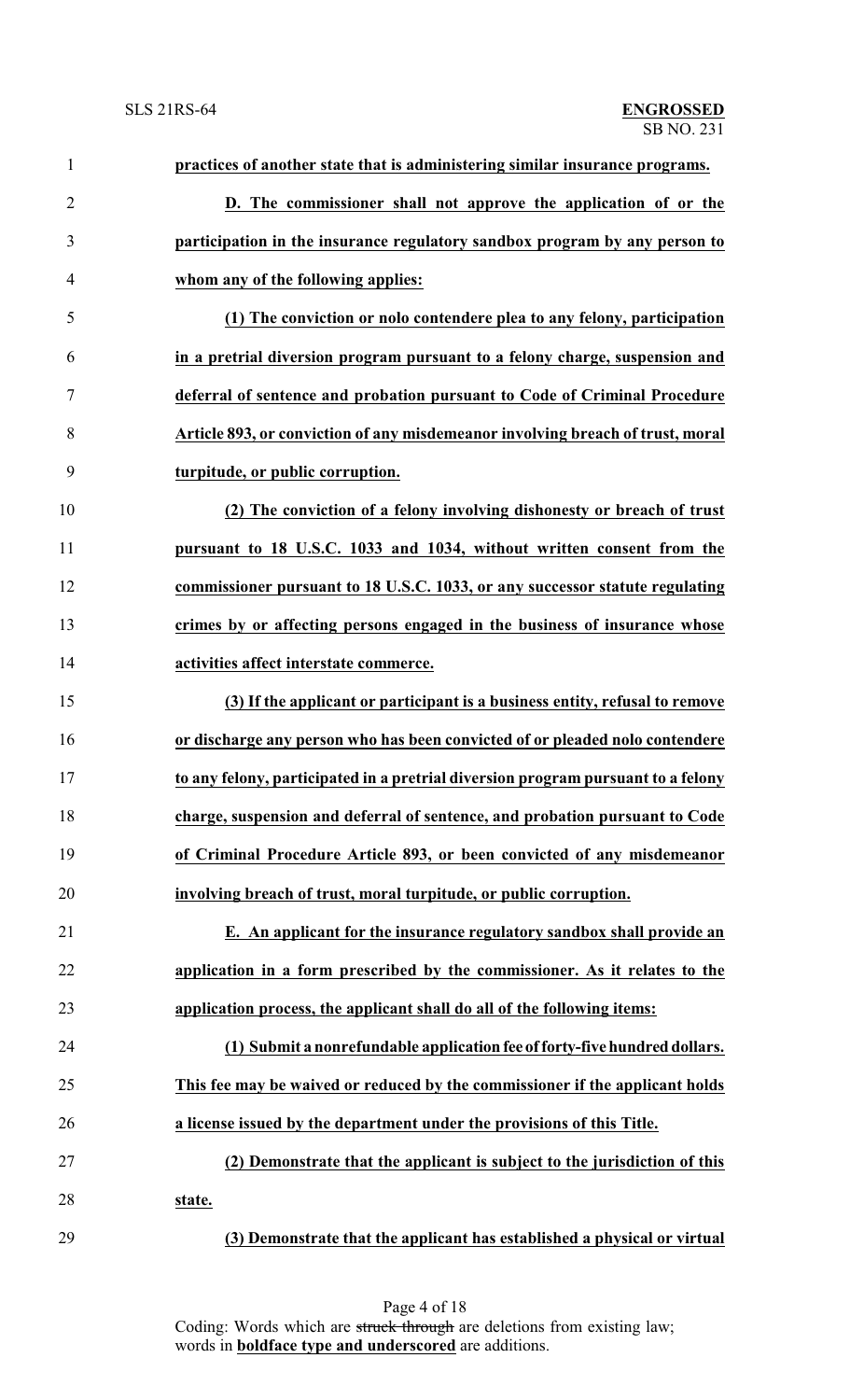| $\mathbf{1}$   | location that is adequately accessible to the department from which testing will   |
|----------------|------------------------------------------------------------------------------------|
| $\overline{2}$ | be developed and performed and where all required records, documents, and          |
| 3              | data will be maintained.                                                           |
| 4              | (4) Provide relevant personal and contact information for the applicant,           |
| 5              | including legal names, addresses, telephone numbers, email addresses, website      |
| 6              | addresses, and other information required by the commissioner.                     |
| 7              | (5) Disclose any criminal convictions of the applicant or other                    |
| 8              | participating personnel.                                                           |
| 9              | (6) Demonstrate that the applicant has the necessary personnel, financial          |
| 10             | and technical expertise, access to capital, and a developed plan to test, monitor, |
| 11             | and assess the innovative insurance product or service.                            |
| 12             | (7) Provide a description of the innovative insurance product or service           |
| 13             | to be tested, including statements regarding all of the following items:           |
| 14             | How the innovative insurance product or service is subject to<br>(a)               |
| 15             | licensing or other authorization requirements outside of the insurance             |
| 16             | regulatory sandbox, including a specific list of all state laws, regulations, and  |
| 17             | licensing or other requirements that the applicant is seeking to have waived       |
| 18             | during the testing period.                                                         |
| 19             | (b) How the innovative insurance product or service will benefit                   |
| 20             | consumers.                                                                         |
| 21             | (c) How the innovative insurance product or service is different from              |
| 22             | other insurance products or services available in this state.                      |
| 23             | (d) What risks may confront consumers that use or purchase the                     |
| 24             | innovative insurance product or service.                                           |
| 25             | (e) How participating in the insurance regulatory sandbox will enable a            |
| 26             | successful test of the innovative insurance product or service.                    |
| 27             | (f) A description of the proposed testing plan, including estimated time           |
| 28             | periods for beginning the test, ending the test, and obtaining necessary licensure |
| 29             | or authorizations after the testing is complete.                                   |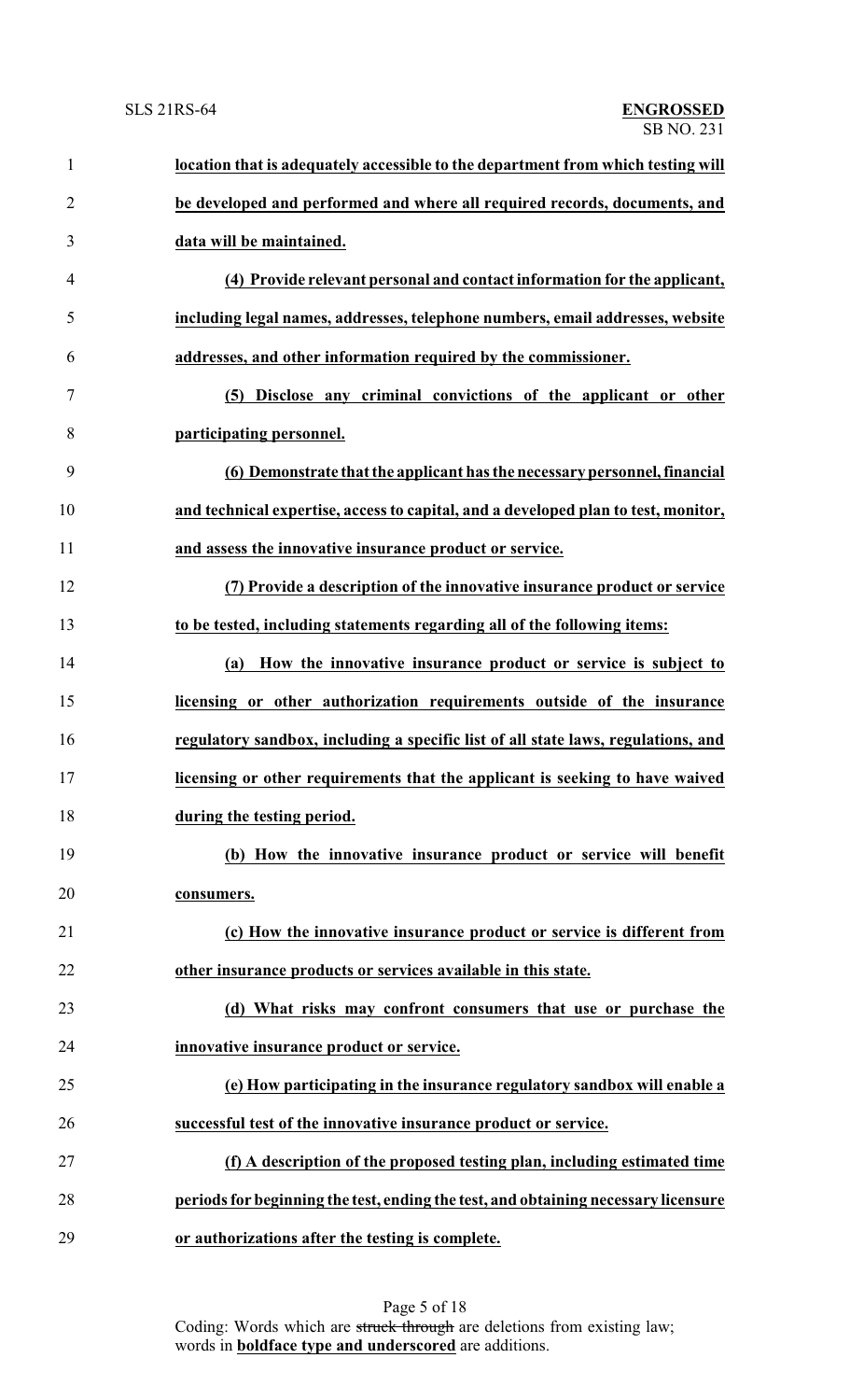| $\mathbf{1}$   | (g) A description of how the applicant will perform ongoing duties after           |
|----------------|------------------------------------------------------------------------------------|
| $\overline{2}$ | the test.                                                                          |
| 3              | (h) How the applicant will end the test and protect consumers if the test          |
| $\overline{4}$ | fails, including providing evidence of sufficient liability coverage and financial |
| 5              | reserves to protect consumers and to protect against insolvency by the             |
| 6              | applicant.                                                                         |
| 7              | (i) Provide any other required information as determined by the                    |
| 8              | commissioner.                                                                      |
| 9              | F. An applicant shall file a separate application for each innovative              |
| 10             | insurance product or service that the applicant wants to test.                     |
| 11             | G. After an application is filed and before approving an application, the          |
| 12             | commissioner may seek any additional information from the applicant and from       |
| 13             | the department's own research that the commissioner determines is necessary,       |
| 14             | including all of the following items:                                              |
| 15             | (1) Proof of sufficient assets, accounts, liability coverage, and surety           |
| 16             | bond coverage.                                                                     |
| 17             | (2) Other preparation by the applicant to ensure that consumers are                |
| 18             | protected and that the applicant is able to cover ongoing duties when the test     |
| 19             | ends or if the test ends early.                                                    |
| 20             | (3) Industry ratings and past performance of the applicant in other states         |
| 21             | as a sandbox participant or in the state of Louisiana in an insurance market       |
| 22             | that is regulated by the department.                                               |
| 23             | H.(1) Except as provided in Paragraph (2) of this Subsection, not later            |
| 24             | than ninety days after the day on which a complete application is received by      |
| 25             | the commissioner, the commissioner shall inform the applicant as to whether        |
| 26             | the application is approved for entry into the insurance regulatory sandbox.       |
| 27             | (2) The commissioner and an applicant may mutually agree to extend the             |
| 28             | ninety-day period for the commissioner to determine whether an application is      |
| 29             | approved for entry into the insurance regulatory sandbox.                          |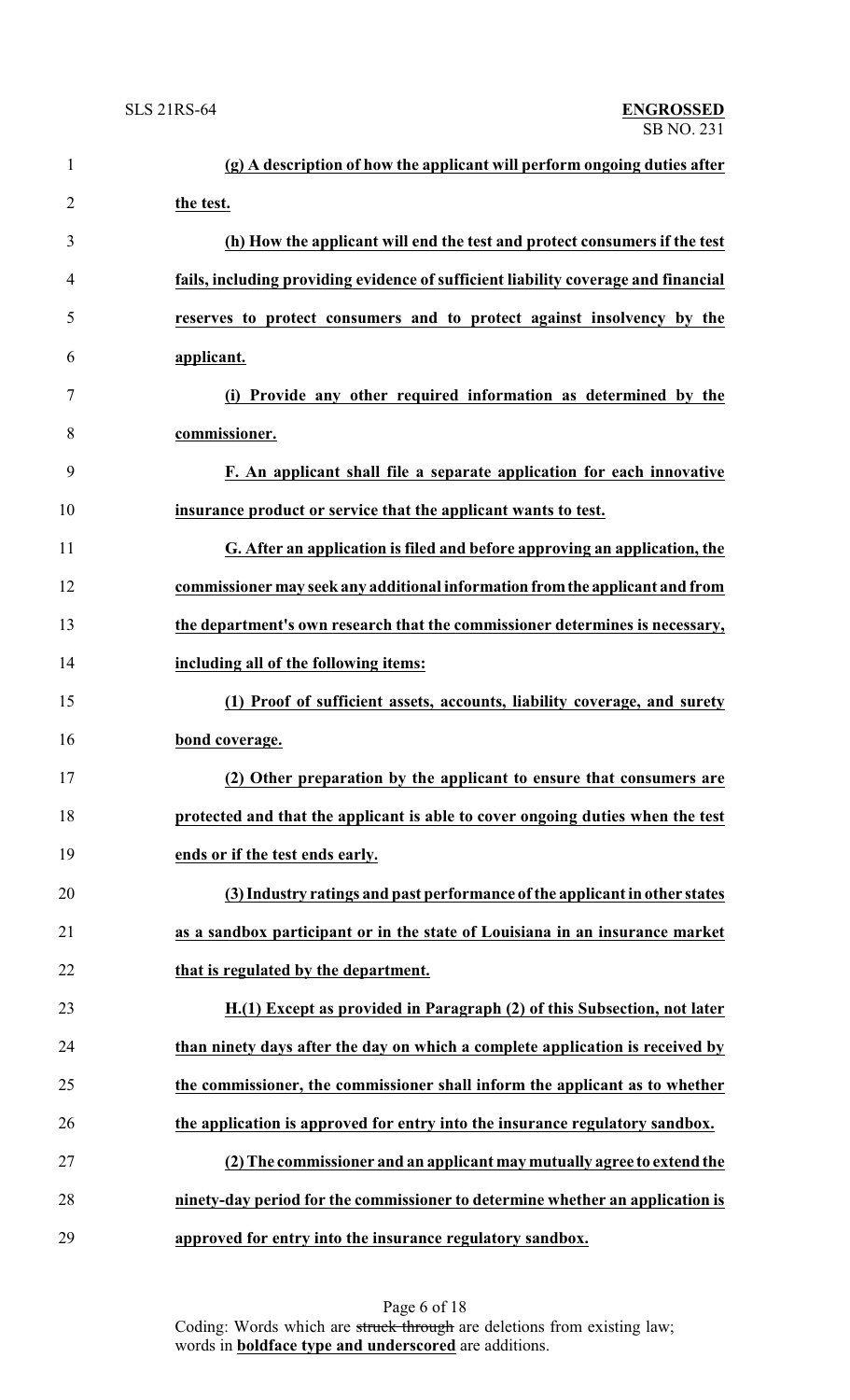| $\mathbf{1}$   | I.(1) In reviewing an application under this Section, the commissioner           |
|----------------|----------------------------------------------------------------------------------|
| $\overline{2}$ | shall consult with, and get approval from, each applicable agency before         |
| 3              | admitting an applicant into the insurance regulatory sandbox.                    |
| 4              | (2) The consultation with an applicable agency may include seeking               |
| 5              | information about whether any of the following apply:                            |
| 6              | (a) Whether the applicable agency has previously issued a license or             |
| 7              | other authorization to the applicant.                                            |
| 8              | (b) Whether the applicable agency has previously investigated,                   |
| 9              | sanctioned, or pursued legal action against the applicant.                       |
| 10             | (c) Whether the applicant can obtain a license or other authorization            |
| 11             | from the applicable agency after exiting the insurance regulatory sandbox.       |
| 12             | (d) Whether certain licensure or other regulations should not be waived          |
| 13             | even if the applicant is accepted into the insurance regulatory sandbox.         |
| 14             | J. In reviewing an application under this Section, the commissioner shall        |
| 15             | consider whether a competitor to the applicant is or has been an insurance       |
| 16             | sandbox participant and, if so, weigh that as a factor in favor of allowing the  |
| 17             | applicant to also become an insurance sandbox participant.                       |
| 18             | K. If the commissioner and any applicable agency approve admitting an            |
| 19             | applicant into the insurance regulatory sandbox, an applicant may become an      |
| 20             | insurance sandbox participant.                                                   |
| 21             | L. The commissioner may deny any application submitted under this                |
| 22             | Section, for any reason in the commissioner's discretion.                        |
| 23             | M. If an application submitted under this Subpart is denied, the                 |
| 24             | commissioner shall provide written description of the reasons for the denial as  |
| 25             | an insurance sandbox participant.                                                |
| 26             | §1430.4. Scope of the insurance regulatory sandbox                               |
| 27             | A. If the commissioner approves an application under R.S. 22:1430.3, the         |
| 28             | insurance sandbox participant has twenty-four months after the day on which      |
| 29             | the application was approved to test the innovative insurance product or service |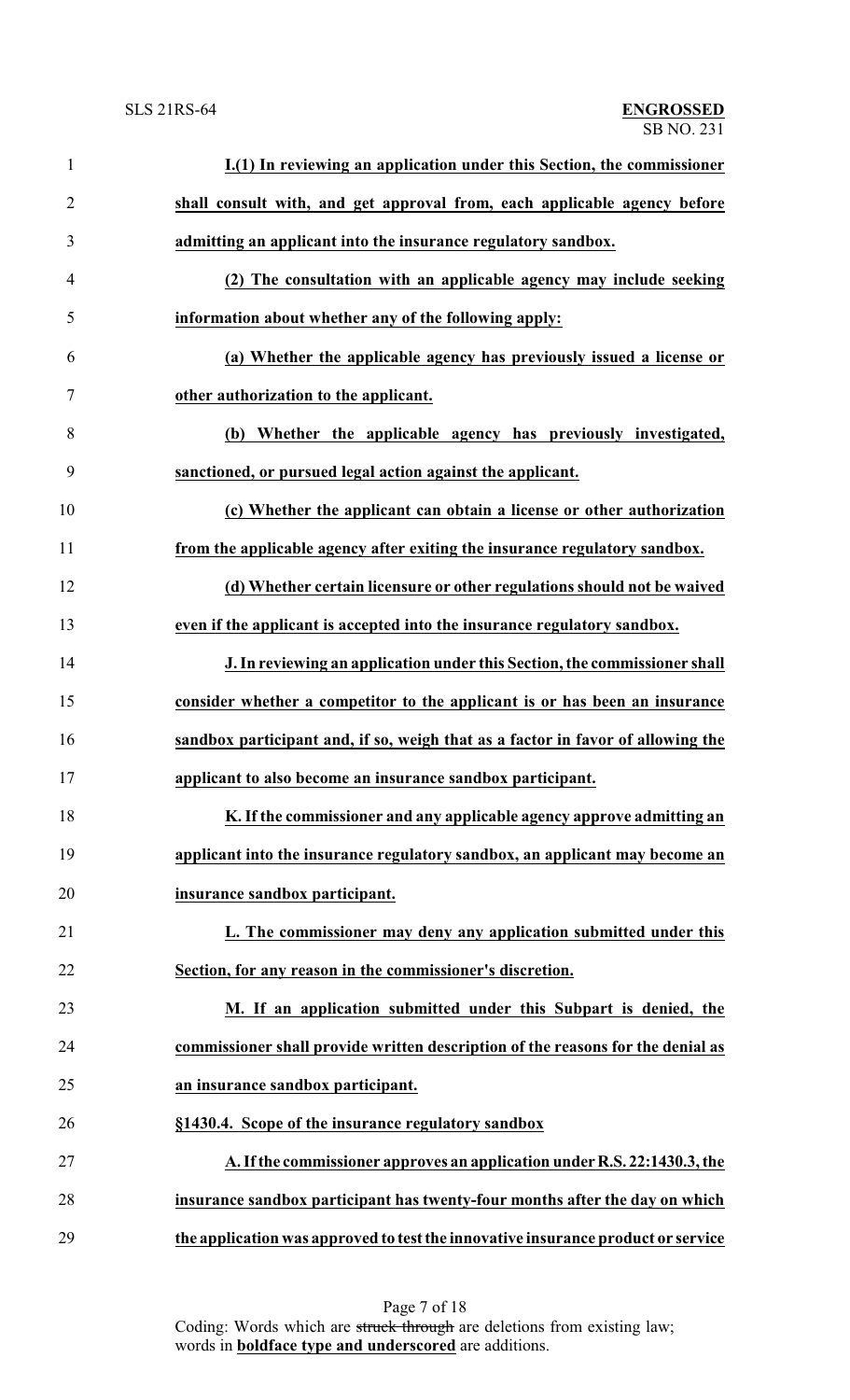| $\mathbf{1}$   | described in the insurance sandbox participant's application.                     |
|----------------|-----------------------------------------------------------------------------------|
| $\overline{2}$ | B. An insurance sandbox participant testing an innovative insurance               |
| 3              | product or service within the insurance regulatory sandbox is subject to all of   |
| 4              | the following:                                                                    |
| 5              | (1) Consumers shall be residents of this state.                                   |
| 6              | (2) The commissioner may, on a case-by-case basis, specify the maximum            |
| 7              | number of consumers that may enter into an agreement with the insurance           |
| 8              | sandbox participant to use the innovative insurance product or service.           |
| 9              | (3) The commissioner may, on a case-by-case basis, specify the maximum            |
| 10             | number of items and the maximum coverage amount for each item that may be         |
| 11             | offered by an insurance sandbox participant during the testing of the innovative  |
| 12             | insurance product or service.                                                     |
| 13             | (4) The commissioner may, on a case-by-case basis, specify liability              |
| 14             | coverage requirements and minimum financial reserves requirements that the        |
| 15             | insurance sandbox participant shall meet during the testing of the innovative     |
| 16             | insurance product or service.                                                     |
| 17             | C. The provisions of this Subpart shall not restrict an insurance sandbox         |
| 18             | participant who holds a license or other authorization in another jurisdiction    |
| 19             | from acting in accordance with that license or other authorization.               |
| 20             | D. An insurance sandbox participant is deemed to possess an appropriate           |
| 21             | license under the laws of this state for the purposes of any provision of federal |
| 22             | law requiring state licensure or authorization.                                   |
| 23             | E. An insurance sandbox participant that is testing an innovative                 |
| 24             | insurance product or service is not subject to state laws, regulations, licensing |
| 25             | requirements, or authorization requirements that were identified by the           |
| 26             | insurance sandbox participant in the insurance sandbox participant's              |
| 27             | application and have been waived in writing by the commissioner of insurance.     |
| 28             | F. Notwithstanding any other provision of this Subpart to the contrary,           |
| 29             | an insurance sandbox participant shall not have immunity related to any           |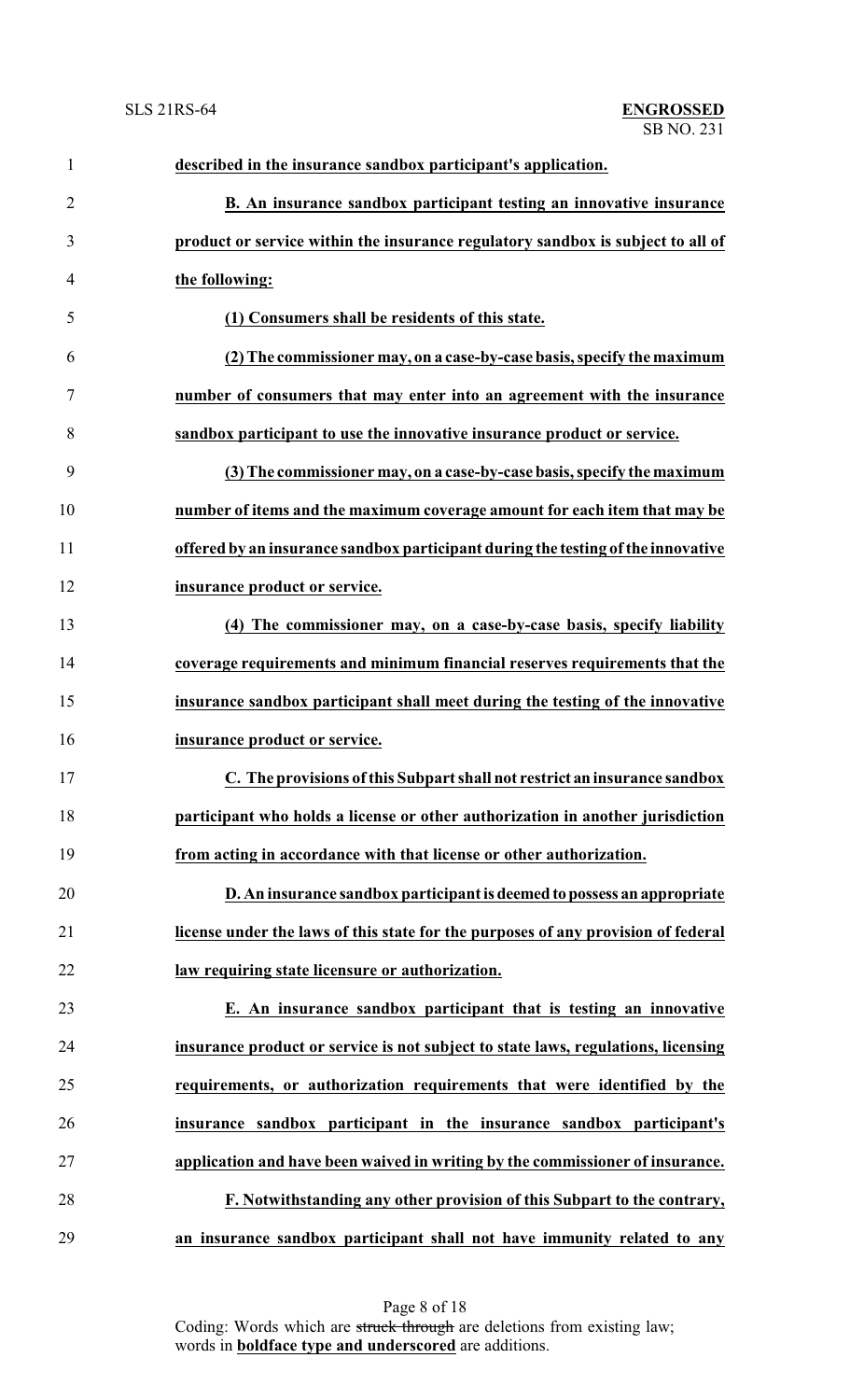| $\mathbf{1}$   | criminal offense committed during the insurance sandbox participant's                |
|----------------|--------------------------------------------------------------------------------------|
| $\overline{2}$ | participation in the insurance regulatory sandbox.                                   |
| 3              | G. By written notice, the commissioner shall end an insurance sandbox                |
| $\overline{4}$ | participant's participation in the insurance regulatory sandbox at any time and      |
| 5              | for any reason, including if the commissioner determines an insurance sandbox        |
| 6              | participant is not operating in good faith to bring an innovative insurance          |
| $\tau$         | product or service to market.                                                        |
| 8              | H. The commissioner and his employees are not liable for any business                |
| 9              | losses or the recouping of application expenses related to the insurance             |
| 10             | regulatory sandbox, including for any of the following reasons:                      |
| 11             | (1) Denying an applicant's application to participate in the insurance               |
| 12             | regulatory sandbox for any reason.                                                   |
| 13             | (2) Ending an insurance sandbox participant's participation in the                   |
| 14             | insurance regulatory sandbox at any time and for any reason.                         |
| 15             | I. No guaranty association in the state shall be held liable for business            |
| 16             | losses or liabilities incurred as a result of activities undertaken by a participant |
| 17             | in the insurance sandbox.                                                            |
| 18             | §1430.5. Consumer protection for insurance regulatory sandbox; disclosures           |
| 19             | A. Before providing an innovative insurance product or service to a                  |
| 20             | consumer, an insurance sandbox participant shall disclose all of the following       |
| 21             | items to the consumer:                                                               |
| 22             | (1) The name and contact information of the insurance sandbox                        |
| 23             | participant.                                                                         |
| 24             | (2) That the innovative insurance product or service is authorized                   |
| 25             | pursuant to the insurance regulatory sandbox and, if applicable, that the            |
| 26             | insurance sandbox participant does not have a license or other authorization to      |
| 27             | provide an insurance product or service under state laws that regulate               |
| 28             | insurance products or services outside the insurance regulatory sandbox.             |
| 29             | (3) That the innovative insurance product or service is undergoing                   |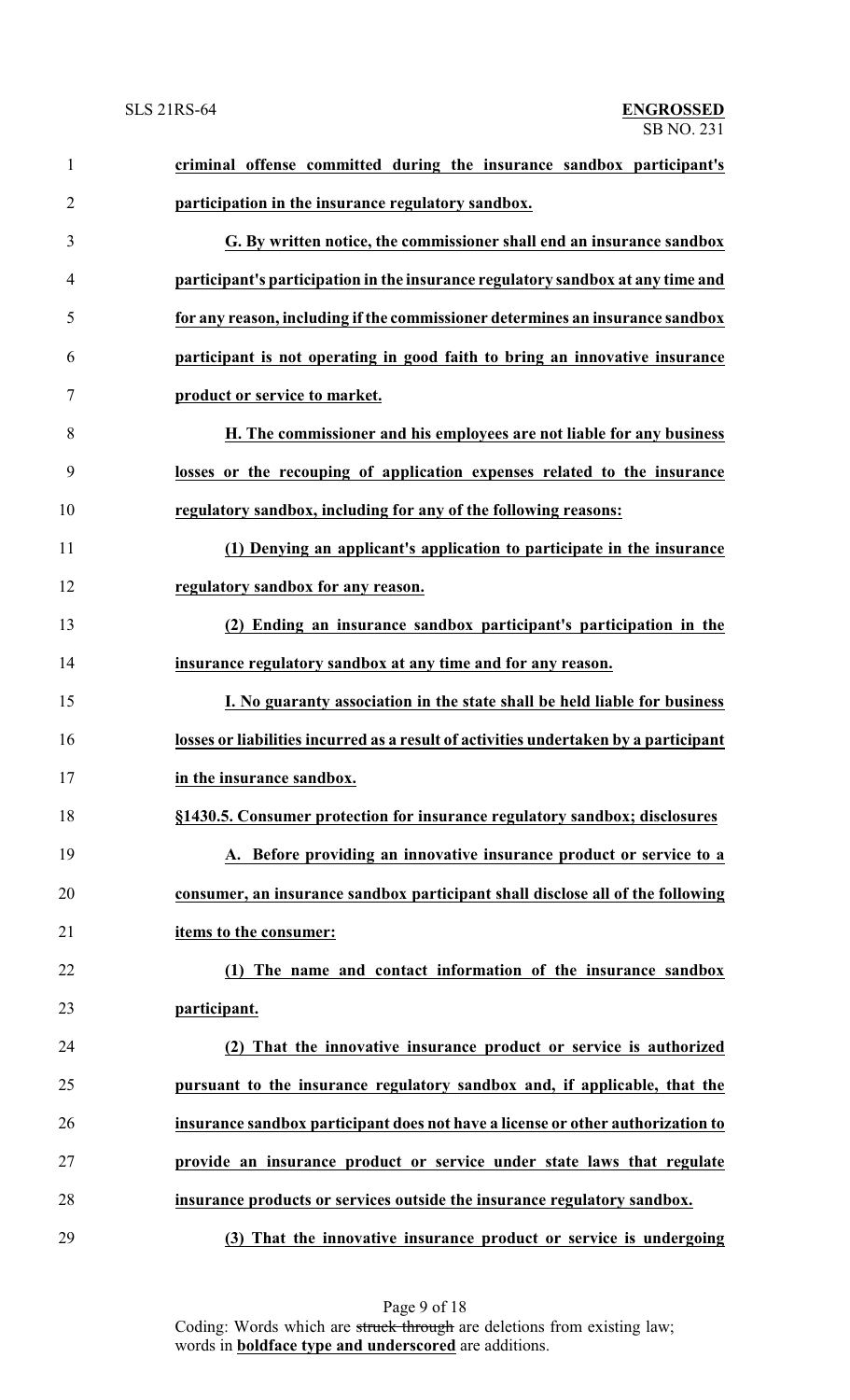| $\mathbf{1}$   | testing and may not function as intended and may expose the customer to        |
|----------------|--------------------------------------------------------------------------------|
| $\overline{2}$ | financial risks of loss.                                                       |
| 3              | (4) That the provider of the innovative insurance product or service is        |
| $\overline{4}$ | not immune from civil liability for any losses or damages caused by the        |
| 5              | innovative insurance product or service.                                       |
| 6              | (5) That the state does not endorse or recommend the innovative                |
| 7              | insurance product or service.                                                  |
| 8              | (6) That the innovative insurance product or service is a temporary test       |
| 9              | that may be discontinued at the end of the testing period.                     |
| 10             | (7) The expected end date of the testing period.                               |
| 11             | (8) That a consumer may contact the commissioner of insurance to file          |
| 12             | a complaint regarding the innovative insurance product or service being tested |
| 13             | and provide the commissioner's telephone number and website address where      |
| 14             | a complaint may be filed.                                                      |
| 15             | B. The disclosures required by Subsection A of this Section shall be           |
| 16             | provided to a consumer in a clear and conspicuous form. For an internet or     |
| 17             | application-based innovative insurance product or service, a consumer shall    |
| 18             | acknowledge receipt of the disclosure before a transaction is completed.       |
| 19             | The commissioner may require that an insurance sandbox<br>$\mathbf{C}$ .       |
| 20             | participant make additional disclosures to a consumer.                         |
| 21             | §1430.6. Requirements for exiting insurance regulatory sandbox                 |
| 22             | A. At least thirty days before the end of the twenty-four month insurance      |
| 23             | regulatory sandbox testing period, an insurance sandbox participant shall do   |
| 24             | one of the following:                                                          |
| 25             | (1) Notify the commissioner that the insurance sandbox participant will        |
| 26             | exit the insurance regulatory sandbox, discontinue the insurance sandbox       |
| 27             | participant's test, and will stop offering any innovative insurance product or |
| 28             | service in the insurance regulatory sandbox within sixty days after the day on |
| 29             | which the twenty-four month testing period ends.                               |

Page 10 of 18 Coding: Words which are struck through are deletions from existing law; words in **boldface type and underscored** are additions.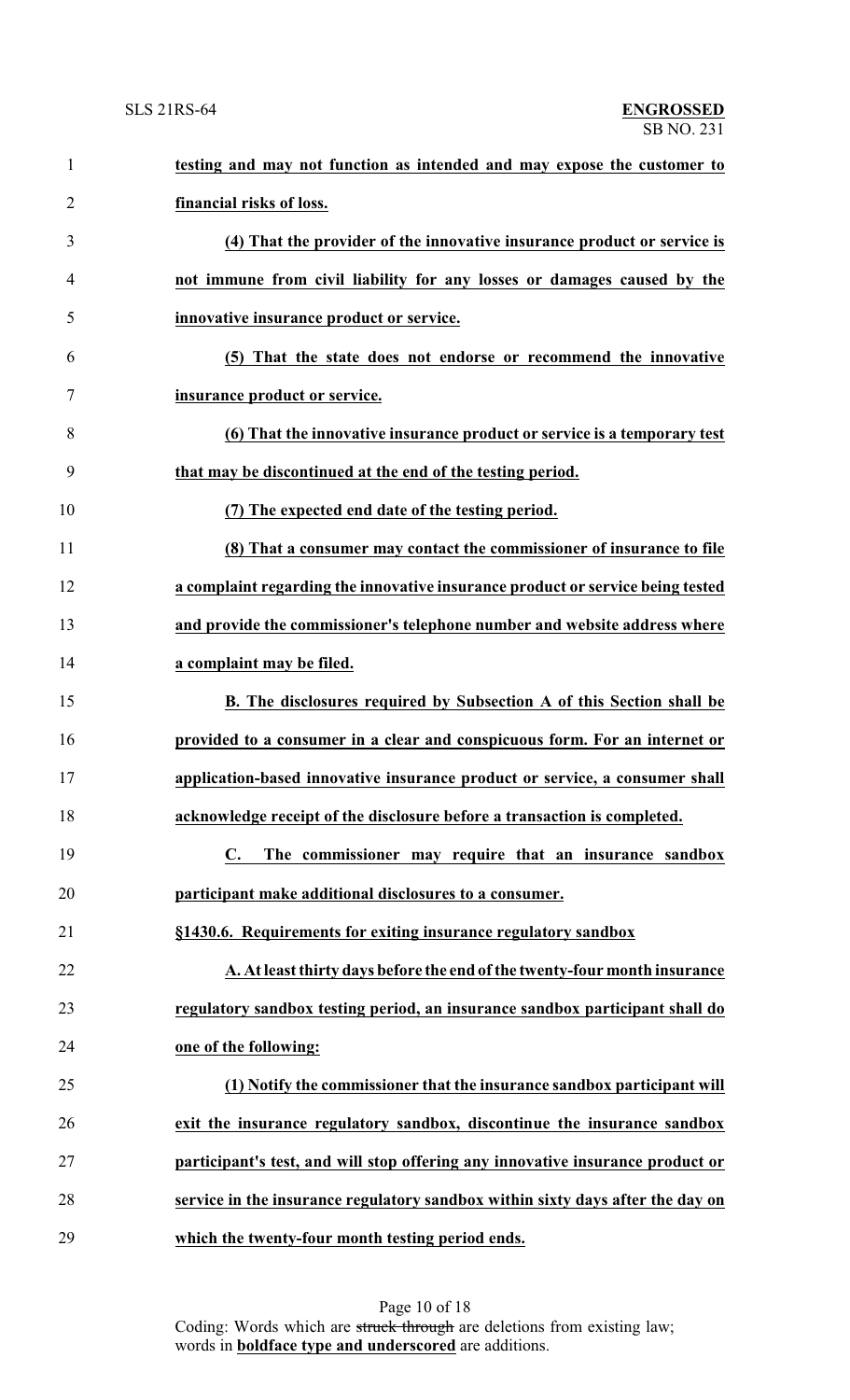| $\mathbf{1}$   | (2) Seek an extension in accordance with R.S. 22:1430.7.                            |
|----------------|-------------------------------------------------------------------------------------|
| $\overline{2}$ | B. Subject to the provisions of Subsection C of this Section, if the                |
| 3              | commissioner does not receive notification as required by Subsection A of this      |
| $\overline{4}$ | Section, the insurance regulatory sandbox testing period ends at the end of the     |
| 5              | twenty-four month testing period and the insurance sandbox participant shall        |
| 6              | immediately stop offering each innovative insurance product or service being        |
| $\tau$         | tested.                                                                             |
| 8              | C. If a test includes offering an innovative insurance product or service           |
| 9              | that requires ongoing duties, the insurance sandbox participant shall continue      |
| 10             | to fulfill those duties or arrange for another person to fulfill those duties after |
| 11             | the date on which the insurance sandbox participant exits the insurance             |
| 12             | regulatory sandbox.                                                                 |
| 13             | §1430.7. Extensions                                                                 |
| 14             | A. Not later than thirty days before the end of the twenty-four month               |
| 15             | regulatory insurance sandbox testing period, an insurance sandbox participant       |
| 16             | may request an extension of the insurance regulatory sandbox testing period for     |
| 17             | the purpose of obtaining a license or other authorization required by law.          |
| 18             | B. The commissioner shall grant or deny a request for an extension in               |
| 19             | accordance with Subsection A of this Section by the end of the twenty-four          |
| 20             | month insurance regulatory sandbox testing period.                                  |
| 21             | C. The commissioner may grant an extension in accordance with this                  |
| 22             | Section for not more than six months after the end of the insurance regulatory      |
| 23             | sandbox testing period.                                                             |
| 24             | D. An insurance sandbox participant who obtains an extension in                     |
| 25             | accordance with this Section shall provide the commissioner with a written          |
| 26             | report every three months providing an update on efforts to obtain a license or     |
| $27\,$         | other authorization required by law, including any submitted applications for       |
| 28             | licensure or other authorization, rejected applications, or issued licenses or      |
| 29             | other authorization.                                                                |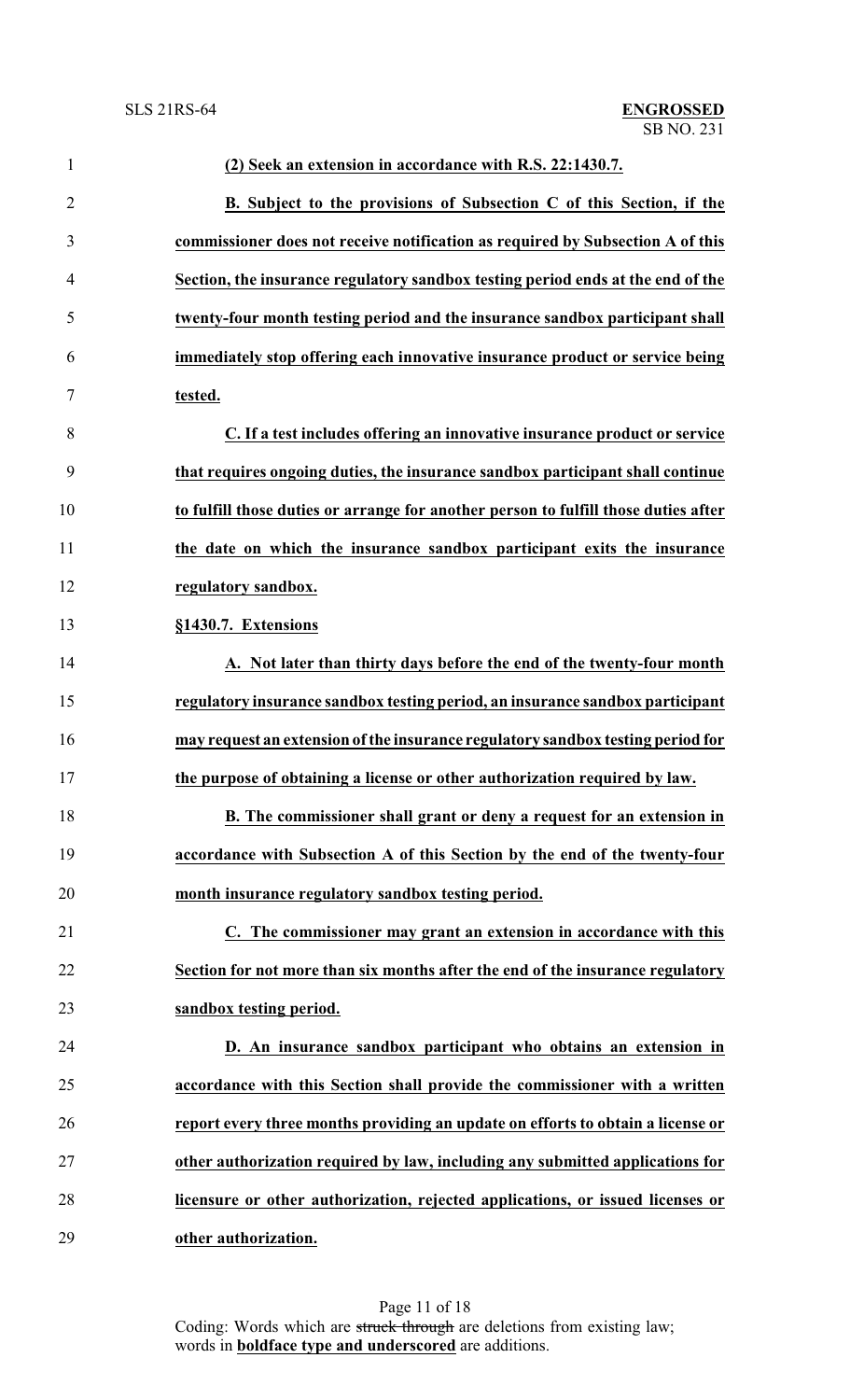| $\mathbf{1}$   | §1430.8. Recordkeeping and reporting requirements                                      |
|----------------|----------------------------------------------------------------------------------------|
| $\overline{2}$ | A. An insurance sandbox participant shall retain records, documents,                   |
| 3              | and data produced in the ordinary course of business regarding an innovative           |
| $\overline{4}$ | insurance product or service tested in the insurance regulatory sandbox.               |
| 5              | B. If an innovative insurance product or service fails before the end of               |
| 6              | a testing period, the insurance sandbox participant shall notify the                   |
| $\tau$         | commissioner and report on actions taken by the insurance sandbox participant          |
| 8              | to ensure consumers have not been harmed as a result of the failure.                   |
| 9              | C. The commissioner shall establish quarterly reporting requirements                   |
| 10             | for an insurance sandbox participant, including information about any                  |
| 11             | customer complaints.                                                                   |
| 12             | D. The commissioner may request records, documents, and data from an                   |
| 13             | insurance sandbox participant, and upon request of the commissioner, an                |
| 14             | insurance sandbox participant shall make records, documents, and data                  |
| 15             | available for inspection by the department.                                            |
| 16             | E. If the commissioner determines that an insurance sandbox participant                |
| 17             | has engaged in, is engaging in, or is about to engage in any practice or               |
| 18             | transaction that is in violation of this Subpart or that constitutes a violation of    |
| 19             | a state or federal criminal law, the commissioner may remove an insurance              |
| 20             | sandbox participant from the insurance regulatory sandbox.                             |
| 21             | On or before October 1, 2022, and annually thereafter, the<br>F.                       |
| 22             | commissioner shall provide a written report to the Senate Committee on                 |
| 23             | <b>Insurance and the House Committee on Insurance that provides information</b>        |
| 24             | regarding each insurance sandbox participant and with recommendations                  |
| 25             | regarding the effectiveness of the Insurance Regulatory Sandbox Program.               |
| 26             | Section 2. The Louisiana State Law Institute is hereby directed to redesignate the     |
| 27             | provisions contained in Subpart M of Part IV of Chapter 4 of Title 22 of the Louisiana |
| 28             | Revised Statutes of 1950, which is comprised of R.S. 22:1431, as "Subpart M-2 Portable |
| 29             | Electronics".                                                                          |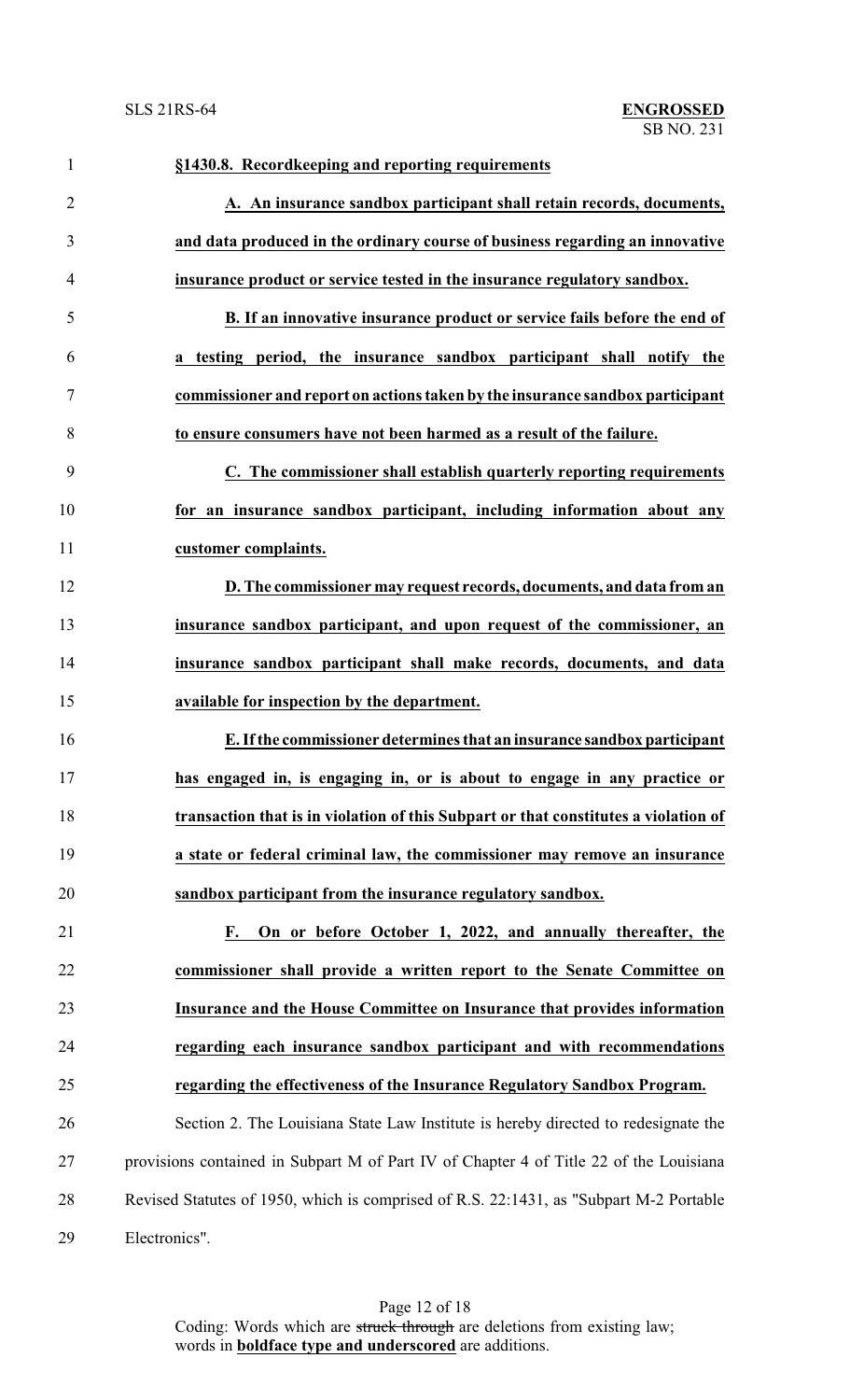The original instrument was prepared by Carla S. Roberts. The following digest, which does not constitute a part of the legislative instrument, was prepared by Thomas L. Tyler.

# **DIGEST**

SB 231 Engrossed 2021 Regular Session Robert Mills

Proposed law creates the Insurance Regulatory Sandbox Act.

Proposed law provides that the commissioner of insurance will establish a program to enable a person to obtain limited access to the insurance market in the state to test an innovative insurance product or service without obtaining a license or other authorization that might otherwise be required. Proposed law defines "innovative insurance product or service" as an insurance product or service that includes an innovation that is different from, or used in a different manner than, other insurance products that are already licensed pursuant to present law.

Proposed law provides that the commissioner may execute agreements with or follow the best practices of the U.S. Consumer Financial Protection Bureau or the best practices of another state that is administering similar innovative insurance programs.

Proposed law provides that the commissioner may not approve an application of or the participation in the insurance regulatory sandbox program by any person to whom any of the following applies:

- (1) The conviction or nolo contendere plea to any felony, participation in a pretrial diversion program pursuant to a felony charge, suspension and deferral of sentence and probation pursuant to C.Cr.P. Art. 893, or conviction of any misdemeanor involving breach of trust, moral turpitude, or public corruption.
- (2) The conviction of a felony involving dishonesty or breach of trust pursuant to 18 U.S.C. 1033 and 1034, without written consent from the commissioner pursuant to 18 U.S.C. 1033, or any successor statute regulating crimes by or affecting persons engaged in the business of insurance whose activities affect interstate commerce.
- (3) If the applicant or participant is a business entity, refusal to remove or discharge any person who has been convicted of or pleaded nolo contendere to any felony, participated in a pretrial diversion program pursuant to a felony charge, suspension and deferral of sentence, and probation pursuant to C.Cr.P. Art. 893, or been convicted of any misdemeanor involving breach of trust, moral turpitude, or public corruption.

Proposed law provides that an applicant for the insurance regulatory sandbox will provide to the commissioner an application in a form prescribed by the commissioner and submit a nonrefundable application fee of \$4,500. The fee may be waived or reduced by the commissioner if the applicant holds a license issued by the department of insurance under the provisions of present law.

Proposed law requires that the applicant show that he is subject to the jurisdiction of this state and demonstrate that he has established a physical or virtual location that is adequately accessible to the department from which testing will be developed and performed and where all required records, documents, and data will be maintained.

Proposed law requires that the applicant provide relevant personal and contact information for the applicant, including legal names, addresses, telephone numbers, email addresses, website addresses, and other information required by the commissioner.

Page 13 of 18 Coding: Words which are struck through are deletions from existing law; words in **boldface type and underscored** are additions.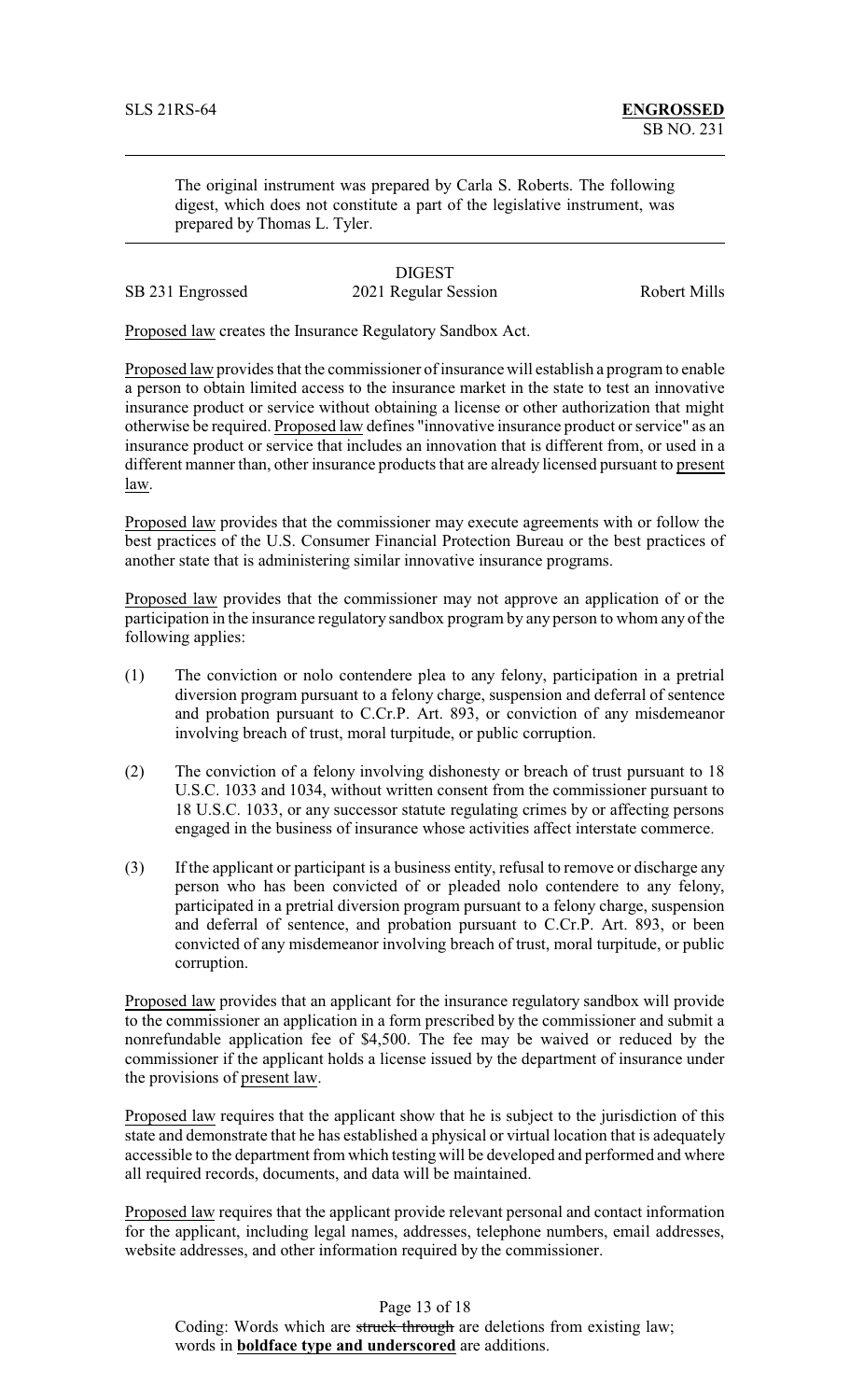Proposed law requires that the applicant disclose any criminal convictions of the applicant or other participating personnel and demonstrate that he has the necessary personnel, financial and technical expertise, access to capital, and developed plan to test, monitor, and assess the innovative insurance product or service.

Proposed law provides that, after an application is filed and before approving an application, the commissioner may seek any additional information from the applicant and from the department's own research that the he determines is necessary, including all of the following:

- (1) Proof of sufficient assets, accounts, liability coverage, and surety bond coverage.
- (2) Other preparation by the applicant to ensure that consumers are protected and that the applicant will be able to cover ongoing duties when the test ends or if the test ends early.
- (3) Industry ratings and past performance of the applicant in other states as a sandbox participant or in the La. insurance market.

Proposed law provides that, not later than 90 days after the day on which a complete application is received, the commissioner shall inform the applicant as to whether the application is approved for entry into the insurance regulatory sandbox, unless the commissioner and an applicant mutually agree to extend the 90-day period.

Proposed law provides that, if the commissioner finds that the applicant needs approval from another state office or department before selling the innovative insurance product or service, the commissioner shall consult with and get approval from each applicable agency before admitting an applicant into the insurance regulatory sandbox.

Proposed law provides that the consultation with an applicable agency may include seeking information about whether any of the following apply:

- (1) Whether the applicable agency has previously issued a license or other authorization to the applicant.
- (2) Whether the applicable agency has previously investigated, sanctioned, or pursued legal action against the applicant.
- (3) Whether the applicant could obtain a license or other authorization from the applicable agency after exiting the insurance regulatory sandbox.
- (4) Whether certain licensure or other regulations should not be waived even if the applicant is accepted into the insurance regulatory sandbox.

Proposed law provides that, in reviewing an application, the commissioner shall consider whether a competitor to the applicant is or has been an insurance sandbox participant and, if so, weigh that as a factor in favor of allowing the applicant to also become an insurance sandbox participant.

Proposed law provides that if the commissioner and any applicable agency approve admitting an applicant into the insurance regulatory sandbox, an applicant may become an insurance sandbox participant.

Proposed law authorizes the commissioner to deny any sandbox participant's application for any reason and at his discretion and that, if the commissioner denies an application then the commissioner shall provide to the applicant a written description of the reasons for the denial as an insurance sandbox participant.

Proposed law provides that if the commissioner approves an application, the insurance

Page 14 of 18 Coding: Words which are struck through are deletions from existing law; words in **boldface type and underscored** are additions.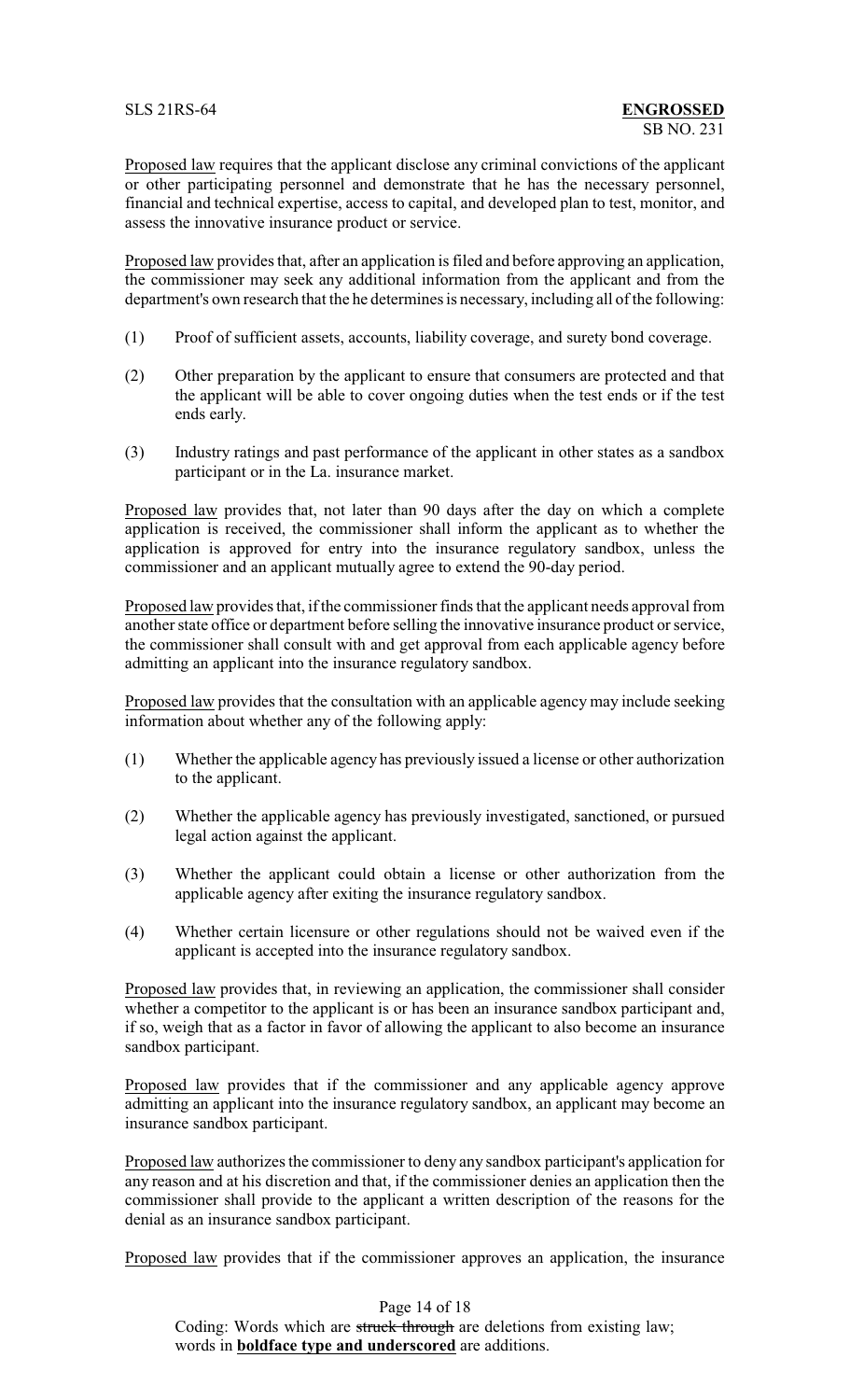sandbox participant has 24 months after the day on which the application was approved to test the innovative insurance product or service described in the insurance sandbox participant's application.

Proposed law provides that an insurance sandbox participant testing an innovative insurance product or service within the insurance regulatory sandbox is subject to all of the following requirements:

- (1) Consumers who are offered the innovative insurance products must be La. residents.
- (2) The commissioner may, on a case-by-case basis, specify the maximum number of consumers that may enter into an agreement with the insurance sandbox participant to use the innovative insurance product or service.
- (3) The commissioner may specify the maximum number of items and the maximum coverage amount for each item that may be offered by an insurance sandbox participant.
- (4) The commissioner may, on a case-by-case basis, specify liability coverage requirements and minimum financial reserves requirements that the insurance sandbox participant will meet during the testing of the innovative insurance product or service.

Proposed law provides that an insurance sandbox participant is deemed to possess an appropriate license under La. law for the purposes of any provision of federal law requiring a state insurance license or authorization.

Proposed law provides that an insurance sandbox participant that is testing an innovative insurance product or service is not subject to state laws, regulations, licensing requirements, or authorization requirements that were identified by the insurance sandbox participant in the insurance sandbox participant's application and have been waived in writing by the commissioner.

Proposed law provides that an insurance sandbox participant does not have immunity related to any criminal offense committed during the insurance sandbox participant's participation in the insurance regulatory sandbox.

Proposed law authorizes the commissioner by written notice to end an insurance sandbox participant's program at any time and for any reason, including if the commissioner determines an insurance sandbox participant is not operating in good faith to bring an innovative insurance product or service to market.

Proposed law provides that the commissioner and his employees are not liable for any business losses or the recouping of application expenses related to the insurance regulatory sandbox, including for denying an applicant's application or for ending an insurance sandbox participant's project for any reason once it has been approved.

Proposed law provides that no guaranty association in the state shall be held liable for business losses or liabilities incurred as a result of activities undertaken by a participant in the insurance sandbox.

Proposed law provides that, before providing an innovative insurance product or service to a consumer, an insurance sandbox participant will disclose all of the following to the consumer:

- (1) The name and contact information of the insurance sandbox participant.
- (2) That the innovative insurance product or service is authorized pursuant to the

Page 15 of 18

Coding: Words which are struck through are deletions from existing law; words in **boldface type and underscored** are additions.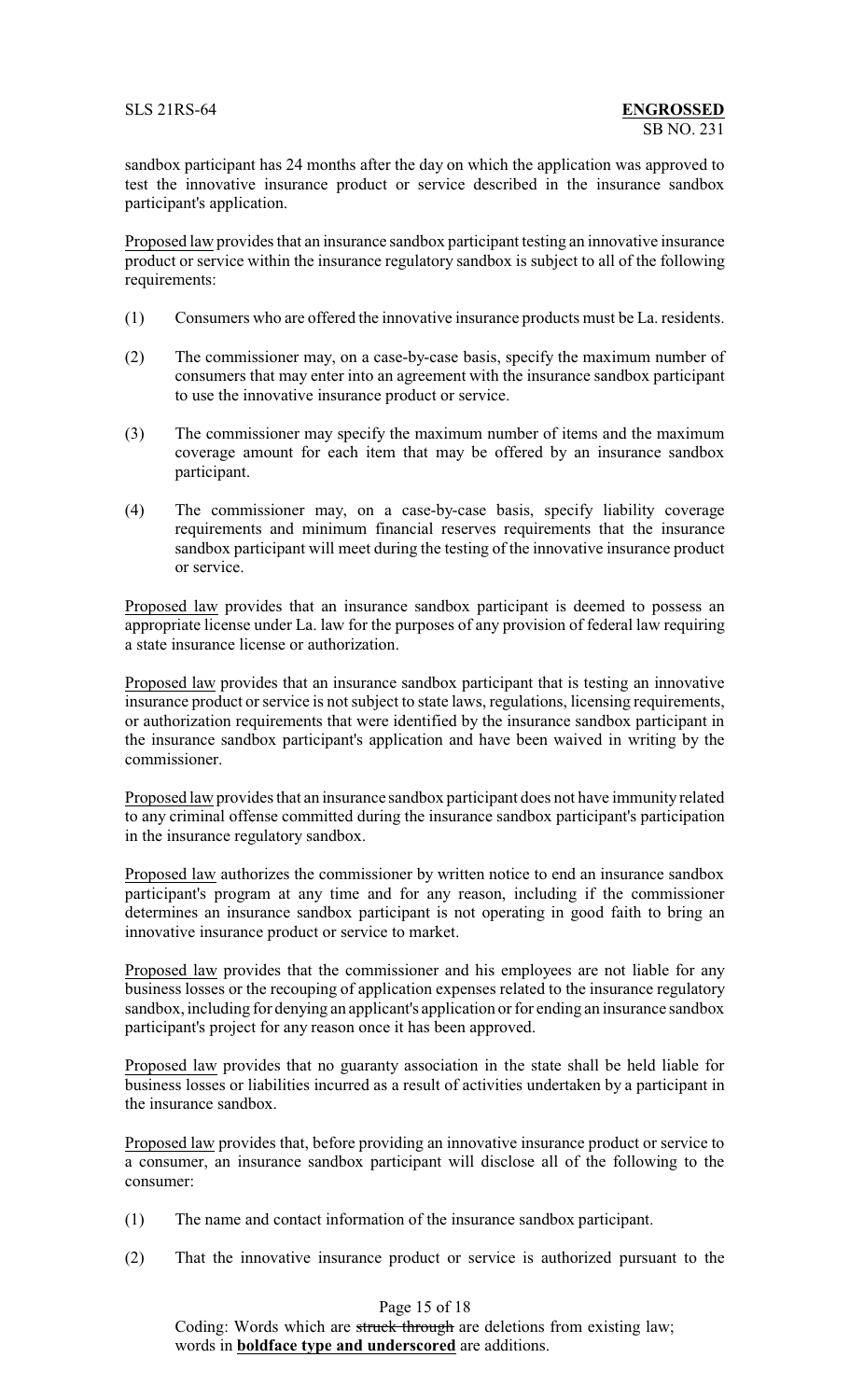insurance regulatory sandbox and, if applicable, that the insurance sandbox participant does not have a license or other authorization to provide an insurance product or service under state laws that regulate insurance products or services outside the insurance regulatory sandbox.

- (3) That the innovative insurance product or service is undergoing testing and may not function as intended and may expose the customer to financial risks of loss.
- (4) That the provider of the innovative insurance product or service is not immune from civil liability for any losses or damages caused by the innovative insurance product or service.
- (5) That the state does not endorse or recommend the innovative insurance product or service.
- (6) That the innovative insurance product or service is a temporary test that may be discontinued at the end of the testing period.
- (7) The expected end date of the testing period.
- (8) That a consumer may contact the department to file a complaint regarding the innovative insurance product or service being tested and provide the commissioner's telephone number and website address where a complaint may be filed.

Proposed law provides that the disclosures to a consumer will be in a clear and conspicuous form. For an internet or application-based innovative insurance product or service, a consumer will acknowledge receipt of the disclosure before a transaction may be completed.

Proposed law authorizes the commissioner to require that an insurance sandbox participant make additional disclosures to a consumer.

Proposed law provides that, at least 30 days before the end of the 24-month insurance regulatory sandbox testing period, a participant will notify the commissioner that the insurance sandbox participant will exit the insurance regulatory sandbox, discontinue the insurance sandbox participant's test, and will stop offering any innovative insurance product or service in the insurance regulatory sandbox within 60 days after the day on which the 24-month testing period ends or seek an extension. Proposed law further provides that if the commissioner does not receive notification, the insurance regulatory sandbox testing period ends at the end of the 24-month testing period and the insurance sandbox participant will immediately stop offering each innovative insurance product or service being tested.

Proposed law provides that if a test includes offering an innovative insurance product or service that requires ongoing duties, the insurance sandbox participant will continue to fulfill those duties or arrange for another person to fulfill those duties after the date on which the insurance sandbox participant exits the insurance regulatory sandbox program.

Proposed law provides that, not later than 30 days before the end of the 24-month regulatory insurance sandbox testing period, an insurance sandbox participant mayrequest an extension of the insurance regulatory sandbox testing period for the purpose of obtaining a license or other authorization required by law and authorizes the commissioner to deny a request for an extension by the end of the 24-month testing period. The commissioner may grant an extension for not more than six months after the end of the insurance regulatory sandbox testing period.

Proposed law requires that an insurance sandbox participant that obtains an extension provide the commissioner with a written report every three months that provides an update on efforts to obtain a license or other authorization required by law, including any submitted applications for licensure or other authorization, rejected applications, or issued licenses or

Page 16 of 18 Coding: Words which are struck through are deletions from existing law; words in **boldface type and underscored** are additions.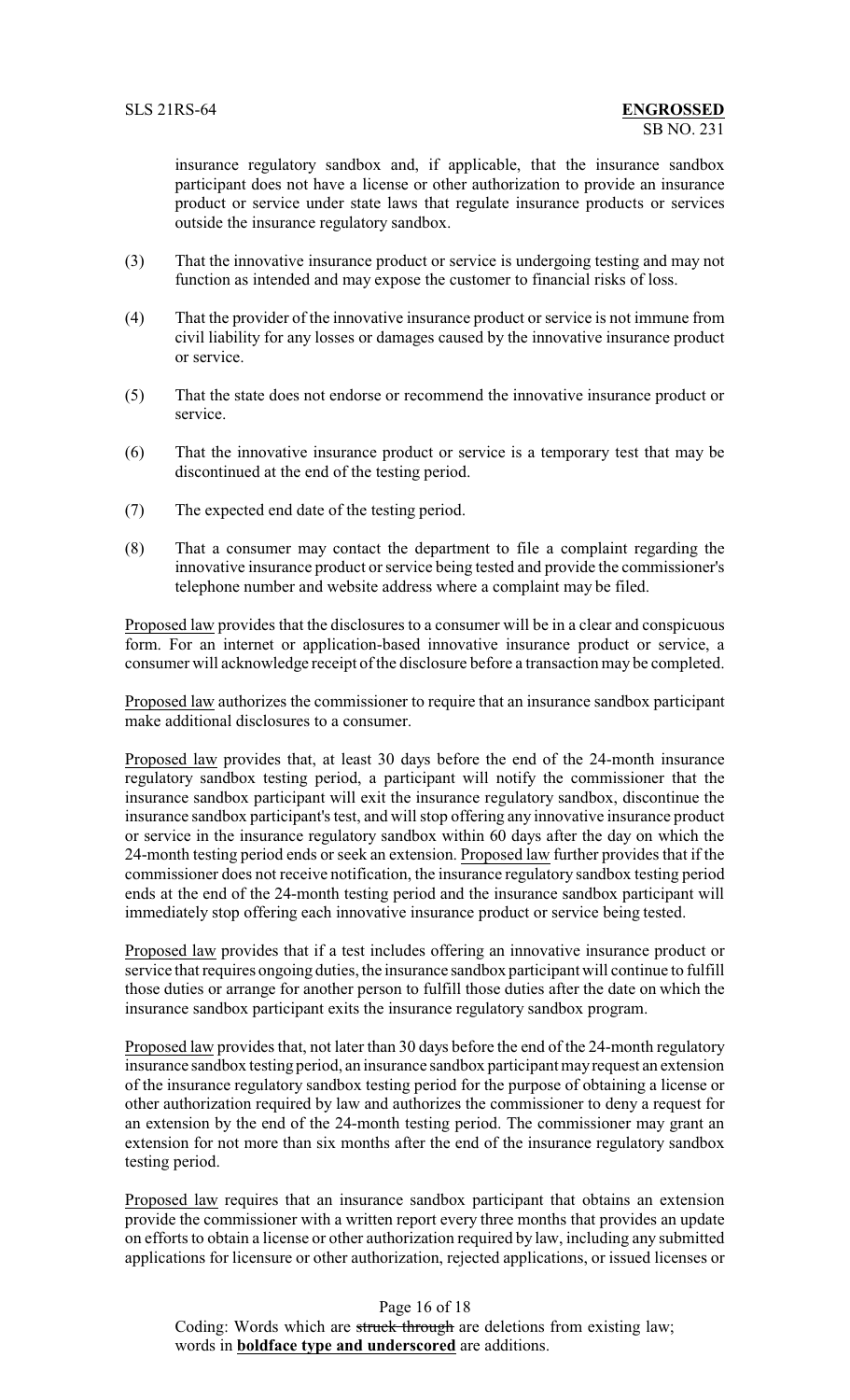other authorization.

Proposed law provides that an insurance sandbox participant will retain records, documents, and data produced in the ordinary course of business regarding an innovative insurance product or service tested in the insurance regulatory sandbox.

Proposed law provides that if an innovative insurance product or service fails before the end of a testing period, the insurance sandbox participant will notify the department and report on actions taken by the insurance sandbox participant to ensure consumers have not been harmed as a result of the failure.

Proposed law requires that the commissioner establish quarterly reporting requirements for an insurance sandbox participant, including information about any customer complaints.

Proposed law authorizes the commissioner to request records, documents, and data from an insurance sandbox participant and, upon the department's request, an insurance sandbox participant will make such records, documents, and data available for inspection.

Proposed law authorizes the commissioner to remove an insurance sandbox participant if he determines that an insurance sandbox participant has engaged in, is engaging in, or is about to engage in any practice or transaction that is a violation or constitutes a violation of a state or federal criminal law.

Proposed law provides for the following definitions:

- (1) "Applicable agency" means a department or agency of the state, other than the Department of Insurance, that by law regulates certain types of business activities in the state which are related to the sale of insurance but are not regulated by the Department of Insurance, including but not limited to the office of financial institutions, which the department determines would be necessary to regulate an insurance sandbox participant's particular proposed innovative insurance product or service.
- (2) "Applicant" means an individual or entity that is applying to participate in the insurance regulatory sandbox.
- (3) "Blockchain technology" means the use of a digital database containing records of financial transactions, which can be simultaneously used and shared within a decentralized, publicly accessible network and can record transactions between two parties in a verifiable and permanent way.
- (4) "Consumer" means a person that purchases or otherwise enters into a transaction or agreement to receive an innovative insurance product or service that is being tested by an insurance sandbox participant.
- (5) "Department" means the Department of Insurance.
- (6) "Innovation" means the use or incorporation of a new or emerging technology or a new use of existing technology, including blockchain technology, to address a problem, provide a benefit, or otherwise offer a product, service, business model, or delivery mechanism that is not known by the department to have a comparable widespread offering in the state.
- (7) "Innovative insurance product or service"means an insurance product or service that includes an innovation that is different than or used in a different manner than other insurance products that are already licensed pursuant to present law.
- (8) "Insurance product or service" means an insurance product or insurance service that

Page 17 of 18

Coding: Words which are struck through are deletions from existing law; words in **boldface type and underscored** are additions.